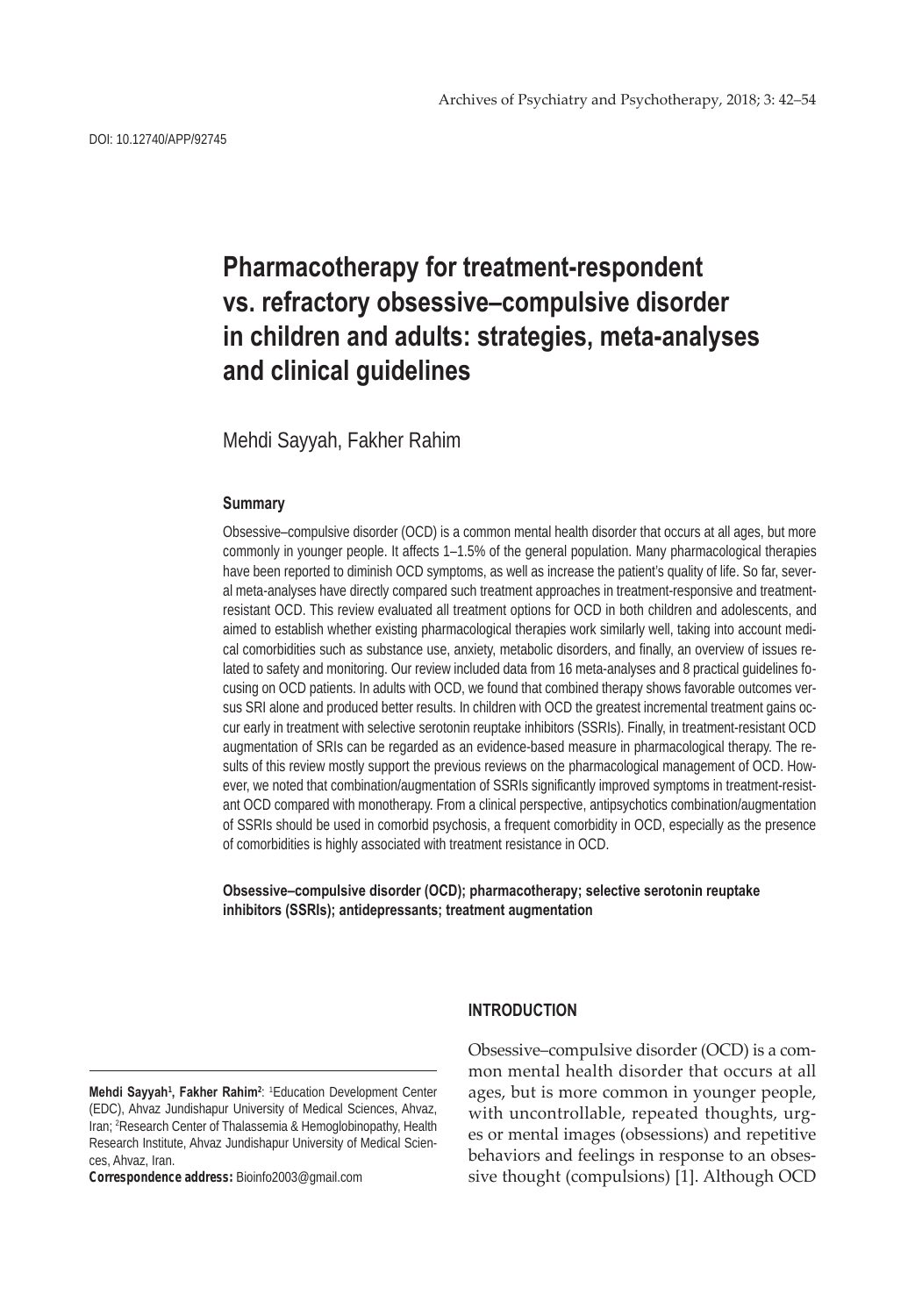may initially reduce anxiety in the individual, it generally affects their lifestyle. Symptoms of OCD span a mild to severe range. Some people may have obsessive thoughts, while some may be able to control obsessive thoughts and involuntary behaviors for a short time and thus mask their symptoms when at school or at work. But in more severe cases, OCD can take over so much of a person's life that they can no longer work or perform day-to-day activities, as they spend a lot of their time on an obsessive ritual. Obsessions include thoughts, images or impulses that occur repeatedly (such as hesitation and doubt about doing a job); the person thinks they are outside of their control and find them uncomfortable, disturbing and meaningless [2]. Compulsive obsessions are compulsory acts that a person performs repeatedly and in accordance with a series of rules and rituals to neutralize their obsessive thoughts, such as rechecking, washing, numbering, asking, preoccupation with symmetry and accuracy, and storing too many objects. But symptoms such as hate or anxiety about body secretions (urine, feces, saliva), fear of the possibility of terrible events happening (fire, death of a relative, wasting and excessive worship, belief in special properties of numbers like 13, chewing nails) may also be considered obsessive symptoms [2]. OCD is sometimes associated with depression, eating disorders (overeating or anorexia nervosa), substance abuse (addiction), personality disorder, attention deficit and hyperactivity disorder (ADHD) or other anxiety disorders, which probably occur because of universal dimensions of distress or negative affectivity, a common genetic predisposition and a shared neurobiology [3]. Combining these disorders with the desire to hide the problem makes it difficult to diagnose and treat it and so people with OCD do not receive treatment for many years after the onset of the symptoms.

Despite advances in effective as well as safe treatments in pediatric OCD, a considerable proportion of patients with OCD do not achieve a suitable relief for their symptoms. Further, between 25 and 30% of patients do not show a substantial response with first-line therapies for OCD [4]. Many patients with OCD judged to be considered as clinical responders in studies still have considerable remaining symptoms. Considering the best evidence-based care provided by the most skilled clinicians, more than 46% of patients with OCD do not achieve remission of their symptoms [4]. Such patients have treatment-resistant (refractory) OCD**.**

Some clinical reviews focused on the assessment and treatment of children with refractory OCD, which is defined as failing to achieve adequate symptom relief despite receiving an adequate course of therapy [5]. There is no agreed definition for treatment-resistant OCD, but what is emphasized is that before considering the disorder as refractory, the adequacy of self-medication should be considered. Many patients who are considered as resistant to the treatment do not in fact receive adequate treatment. Many have received cognitive therapy before, relaxation, regular depression therapy or cognitivetherapeutic treatment alone, none of which is an indicator of OCD treatment [6]. Overall, there is currently no common language between the experts for treatment resistance in OCD. What is important is that, despite having received adequate therapeutic efforts, a considerable number of these patients have only a slight reduction in their OCD symptoms or may even show no reduction in symptoms at all.

The aim of this review was to assess pharmacotherapy strategies available for the conventional treatment of OCD and when treatment fails, as well as study the trends, meta-analyses and clinical guidelines in both children and adults with OCD.

## **DIAGNOSIS**

OCD diagnosis presents diagnostic challenges due to the similarity and overlapping of symptoms with those of personality, anxiety, depression, schizophrenia or other mental health disorders [7]. Moreover, it is possible to have OCD comorbid with another mental health disorder [8]. Usually an OCD diagnosis is made by clinical interview based on DSM-IV diagnostic criteria for OCD, which include the existence of obsessions and compulsions. Adolescence, impulses, reversible mental retardation, disruptive and maladaptive disturbances leading to anxiety or discomfort could all be misdiagnosed as OCD [9]. Patients with OCD take approximately 10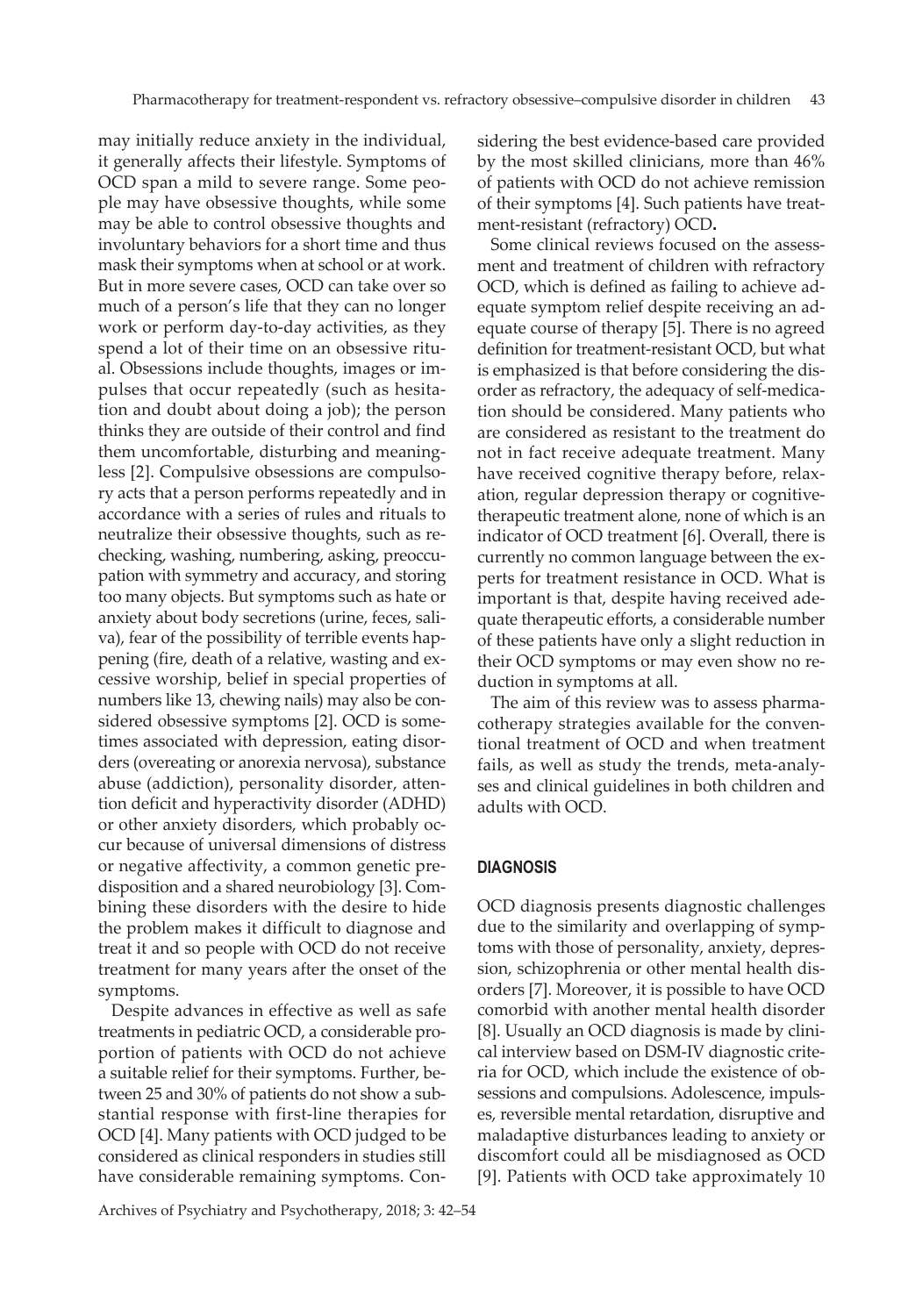years to be diagnosed correctly; thus, if it is diagnosed correctly at an early stage, OCD can be treated well and efficiently [10].

## **PREVALENCE**

Epidemiological studies have shown the prevalence of OCD ranging from 1 to 3%, ranking it the 4<sup>th</sup> most often occurring psychiatric disorder. Usually about 10% of patients are referred to neurologists, psychiatrists and psychologists. According to the World Health Organization (WHO), OCD is the fourth substance-related and major depressive disorder. Among adolescents, boys suffer from this disorder more often than girls, and the prevalence rate is the same among adults [11-13]. Onset is on average at the age of 20; in men it happens a bit earlier and in women it is at about 22.

#### **TREATMENT APPROACHES**

• *Conventional treatment for OCD*

Similar to adults with OCD, as well as children and adults with major depression, the highest incremental treatment gains in pediatric patients with OCD happen early in SSRI treatment [14]. Former studies have revealed that nearly 60% of the patients with OCD treated with SS-RIs showed a 25–35% reduction in symptoms according to the Yale–Brown Obsessive Compulsive Scale (Y-BOCS), which is not enough to reach an acceptable level of quality of life [15,16]. A decline of <25% in a Y-BOCS score is seen as non-response to treatment [17], while response to therapy is defined as a 3550% Y-BOCS score decrease [18]. Even with a modest reduction in Y-BOCS scores, a response to therapy of more than 3 to 5% reduction of symptoms is usually attained with placebo [19]. The term recovery has been proposed to describe a nearly complete OCD remission or a widespread absence of symptoms, as well as a Y-BOCS score of  $\leq 8$ [20]. It was also proposed that treatment-resistant OCD occurs in patients who had been exposed to first-line therapies but did not achieve a satisfactory response to treatment; in this paper, refractory OCD is defined as OCD in a patient who did not respond suitably to several

conventionally effective treatments [6]. A flow diagram of conventional treatment options usually considered in OCD is presented below (Figure 1).

• *Treatment approaches for treatment-resistant (refractory) OCD*

Treatment-resistant OCD, defined as OCD in patients who are treated with a sufficient course of SRI therapy (clomipramine or SSRI) but who do not respond or display an unsatisfactory response; it accounts for 40–50% of all cases of OCD [21,22]. When treatment resistance is present, a logical next strategy is augmentation with a pharmacological agent such as an antipsychotic; however, even augmentation with a pharmacological agent created a substantial response in only one-third of patients [23]. Studies revealed a more effective response in patients with a history of maximal SSRI monotherapy for more than 12 weeks. Further treatment approaches comprise continuing with the selected SSRI for 3 to 6 months, dose titration to the maximum tolerated dose, switching medications or augmenting treatment with another first-line agent. Switching to further treatment approaches is recommended when patients still do not respond to treatment. In one study, authors reported that the ethanol-like experience suggests that  $\mu$ -agonists and glutamate antagonists might be an option during the exacerbation of symptoms; however, these treatments warrant further validation [24]. Despite significant advances in OCD diagnosis and treatment strategies, some patients either do not respond at all or show little response to treatment [25]. Some patients with OCD get slightly better, but they remain with symptoms that are associated with no improvement in performance and quality of life. OCD can also be difficult to treat with an exposure and response prevention therapy [26]. Pharmacological management of treatment-resistant OCD is summarized in Figure 2. The meta-analyses revealed the effectiveness of a combination treatment with antipsychotics and SRIs, as well as the possible consideration of risperidone as an agent of first choice, which should be preferred to quetiapine and olanzapine, especially in patients who do not respond to conventional pharmacotherapies.

> • *Combination therapy: old procedure, new path*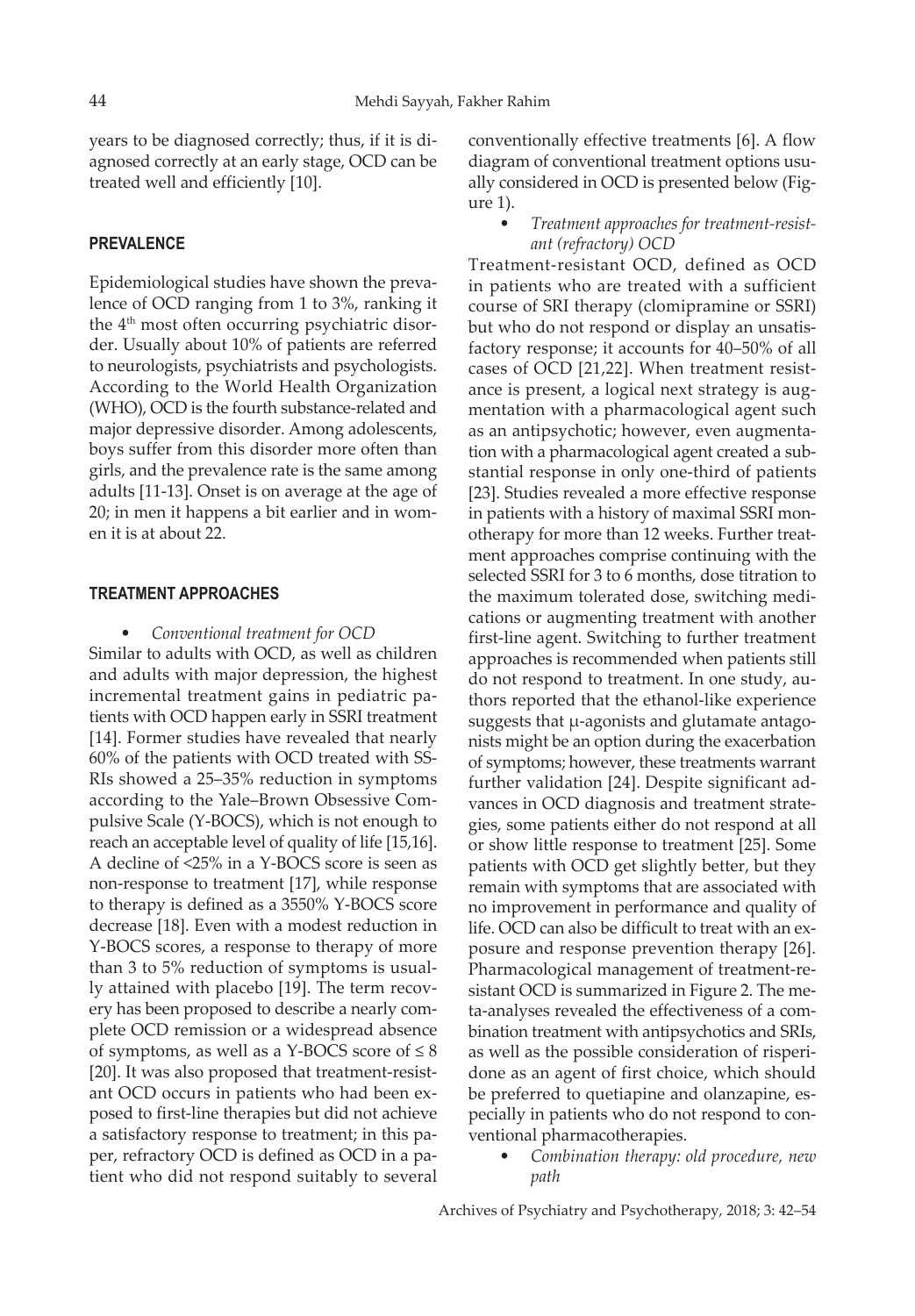

Figure 1. Conventional treatment options usually considered in Obsessive-Compulsive Disorder (OCD)

An inclusive systematic review and meta-analysis of all existing studies on psychotherapeutic and psychopharmacological treatments recommended a combination therapy, as it may be the most effective approach in OCD treatment [27]. In an open-label case series, patients with OCD were successfully treated with combination of clomipramine plus an SSRI, but some adverse effects appeared in most patients, including cardiovascular, tachycardia, manic switch, insomnia and in some cases headaches [28]. Thus, recommendations for combination therapy are to control electrocardiograms (ECG), drug blood concentrations and vital signs because SSRIs could raise the blood levels of clomipramine, whereas clomipramine may also possibly increase SSRI absorption. In this context, in a randomized trial of a new combined approach, patients with OCD who had responded to a 3-month drug therapy with venlafaxine or paroxetine received

and reported that this approach is useful; CBT was recommended to be added immediately after drug response was achieved [29]. In a case report, a patient with OCD who received combination therapy with escitalopram and fluvoxamine experienced a remarkable improvement, especially in social functioning [30]. Furthermore, combination therapy is more recommended for treatment-resistant OCD [31]. Another study reported a patient with treatment-resistant OCD who benefited from a combination therapy of buspirone and sertraline [32]. Despite this fact, combination therapy with two SSRIs is not recommended due to the risk of drug interactions. From a clinical perspective, antipsychotics combination/augmentation of SSRIs should be used if there is comorbid psychosis, as comorbidity is highly associated with treatment resistance in OCD [33].

additional cognitive behavior therapy (CBT),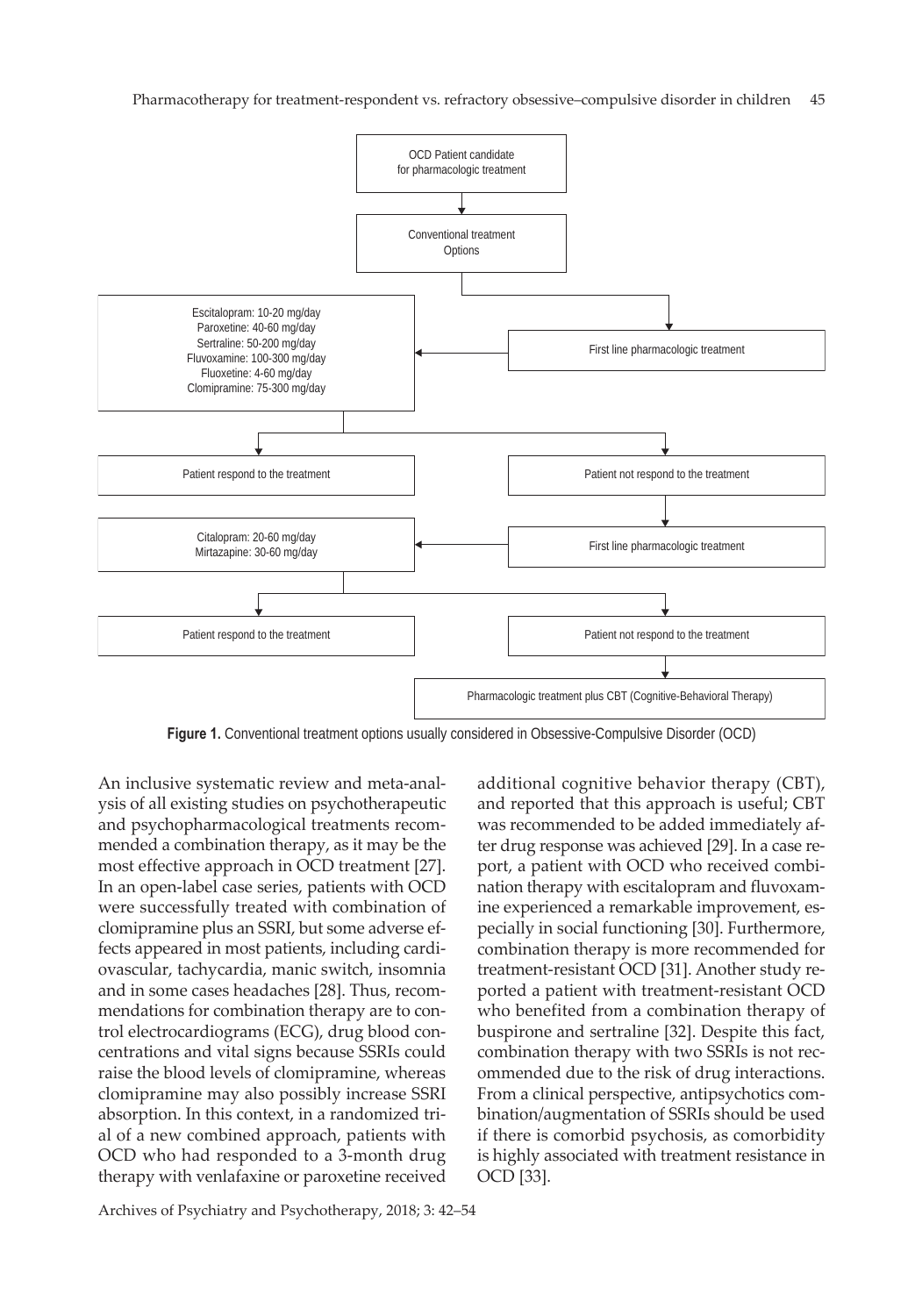

**Fig. 2.** Pharmacological management of treatment-resistant OCD

#### • *Further treatment options*

Although current pharmacotherapy strategies may be useful, as they increase the effectiveness of treatment, pharmacotherapy may not be applicable to all patients. Therefore, other therapeutic interventions are needed to target poor prognosis and resistance to therapies. New interventions should target the limitations of current therapeutic interventions. Given the importance of the route of drug administration in OCD, intravenous route (IV) could be superior to oral administration. A 3-week open-label trial of intravenous citalopram for OCD patients unresponsive to at least two orally administered SSRIs indicated a response rate of 59% [34]. In a double-blind controlled trial of IV compared with orally administered clomipramine over a 12-week treatment, pulse-loaded IV did not induce a greater Y-BOCS score reduction in treatment-resistant OCD [35]. Another open-label trial was performed to assess the efficacy of IV administered clomipramine in treatment-resistant OCD, and reported that IV route could be beneficial for patients with severe OCD that is unresponsive to several therapies, including orally administered clomipramine [36]. Other non-pharmacological treatment options are currently under evaluation, including deep brain stimulation (DBS). DBS is a neurosurgical procedure involving modulation of the brain circuits that are thought to be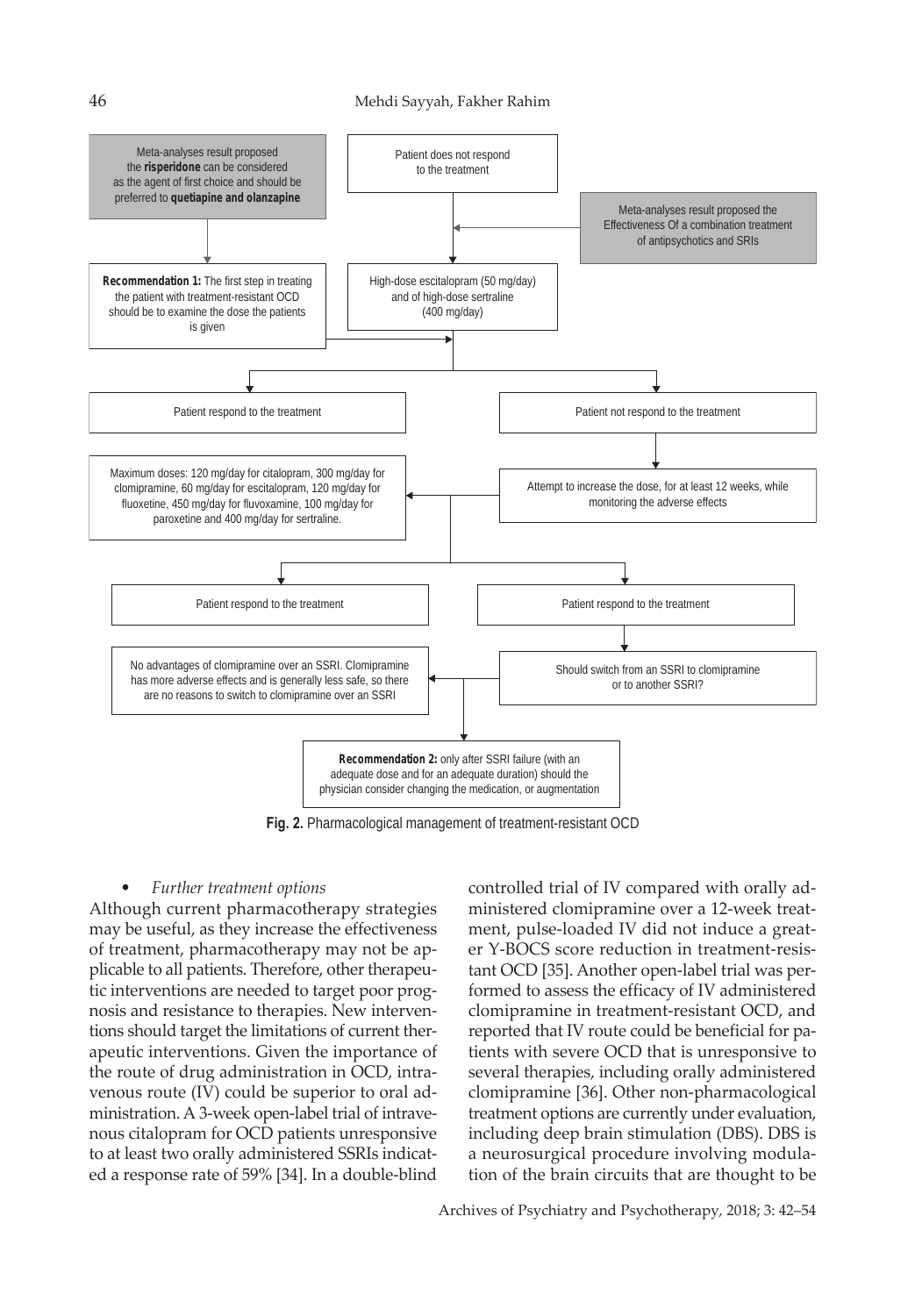implicated in OCD. This non-pharmacological treatment is a conventional approach for severe, treatment-resistant neurological disorders such as Parkinson's disease, dystonia and essential tremor [37], as well as being currently evaluated for a number of psychiatric disorders [38]. Baldermann et al., in a meta-analysis of 57 studies evaluated the efficacy of DBS for Tourette syndrome using the pooled Yale Global Tic Severity Scale (YGTSS) as the primary outcome. Even with small patient numbers (156 cases), they concluded that DBS can be considered as a valid option for medically intractable patients with Tourette syndrome [39]. Alonso et al. studied the existence of clinical predictors of response to DBS in OCD alongside its efficacy and tolerability in a meta-analysis of 31 studies involving 116 subjects. They confirmed that DBS is a valid alternative to lesion surgery for patients with severe, treatment-resistant OCD [40].

# **EVIDENCE**

At the time of our study, 16 meta-analyses were available on the effectiveness of pharmacotherapy for patients with OCD (Table 1); 4 have examined the efficacy in treatment-resistant OCD. In 2011, Dold et al. conducted a meta-analysis of 11 double-blind, randomized, placebo-controlled trials with a total of 356 subjects on the efficacy of a combination therapy of SRIs and antipsychotics in treatment-resistant OCD. They showed significant differences regarding the antipsychot-

ic dosage and SRI treatment duration before the augmentation [41]. They updated this systematic review in 2013 [42] and again in 2015 [43], and concluded that risperidone can be considered as the agent of first choice and more trials including higher antipsychotic doses are required to improve pharmacological treatment for treatmentresistant OCD; and that antipsychotic augmentation of SRIs can be regarded as an evidencebased measure in these cases. Recently, Soleimani et al. published a protocol for a systematic review and meta-analysis of all randomized clinical trials evaluating lithium, anticonvulsive or antipsychotic medication for patients with treatment-resistant OCD, but no results have been reported so far [44]. The remaining 14 meta-analyses included patients with treatment-respondent OCD. Of these 14 studies, 6 were about double-blind, randomized, placebo-controlled trials on pediatric patients with OCD that showed superiority of SRIs for the treatment of OCD with a moderate effect size and a non-significant risk of suicidality, as well as that combined therapy was no more effective irrespective of the initial severity of the samples [14, 45-49]. All meta-analyses found that high doses of SSRIs were more effective as first-line therapy for patients with OCD; however, combined therapy was more effective than monotherapy. Though the treatment effect of pharmacotherapy has been estimated by various statistical measures, all meta-analyses reported a significant improvement with SSRIs, as well as SSRIs in combination with other treatment approaches.

| Study ID<br>Target<br>study<br>design |                | Comparison groups           |                     | No. of paper | Patient | <b>Number</b>   | <b>Estimated value</b>                                                                   | Final finding                                                                                                                     |
|---------------------------------------|----------------|-----------------------------|---------------------|--------------|---------|-----------------|------------------------------------------------------------------------------------------|-----------------------------------------------------------------------------------------------------------------------------------|
|                                       |                | Intervention                | Control             | included     | group   | of cases        |                                                                                          |                                                                                                                                   |
| Dold et al.,<br>2011[33]              | <b>DB-RPCT</b> | SRI plus<br>anti-psychotic  | SRI plus<br>placebo | 11 studies   | TR-OCD  | 356<br>patients | RR (95%CI) :<br>$(1.36 - 3.43)$<br>PMC-Y-BOCS<br>SMD(95%CI):<br>$0.69$ ( $0.38 - 1.00$ ) | <b>Effectiveness</b><br>a combination<br>treatment of<br>antipsychotics<br>and SRIs                                               |
| Dold et al.,<br>2013[34]              | DB-RPCT        | SRI plus anti-<br>psychotic | SRI plus<br>placebo | 12 studies   | TR-OCD  | 394<br>patients | RR (95%CI) :<br>$2.10(1.16-3.80)$<br>PMC-Y-BOCS<br>SMD(95%CI):<br>$0.54(0.15 - 0.93)$    | risperidone can<br>be considered as<br>the agent of first<br>choice and should<br>be preferred to<br>quetiapine and<br>olanzapine |

**Table 1.** Summary of the data obtained in previous meta-analyses on OCD treatment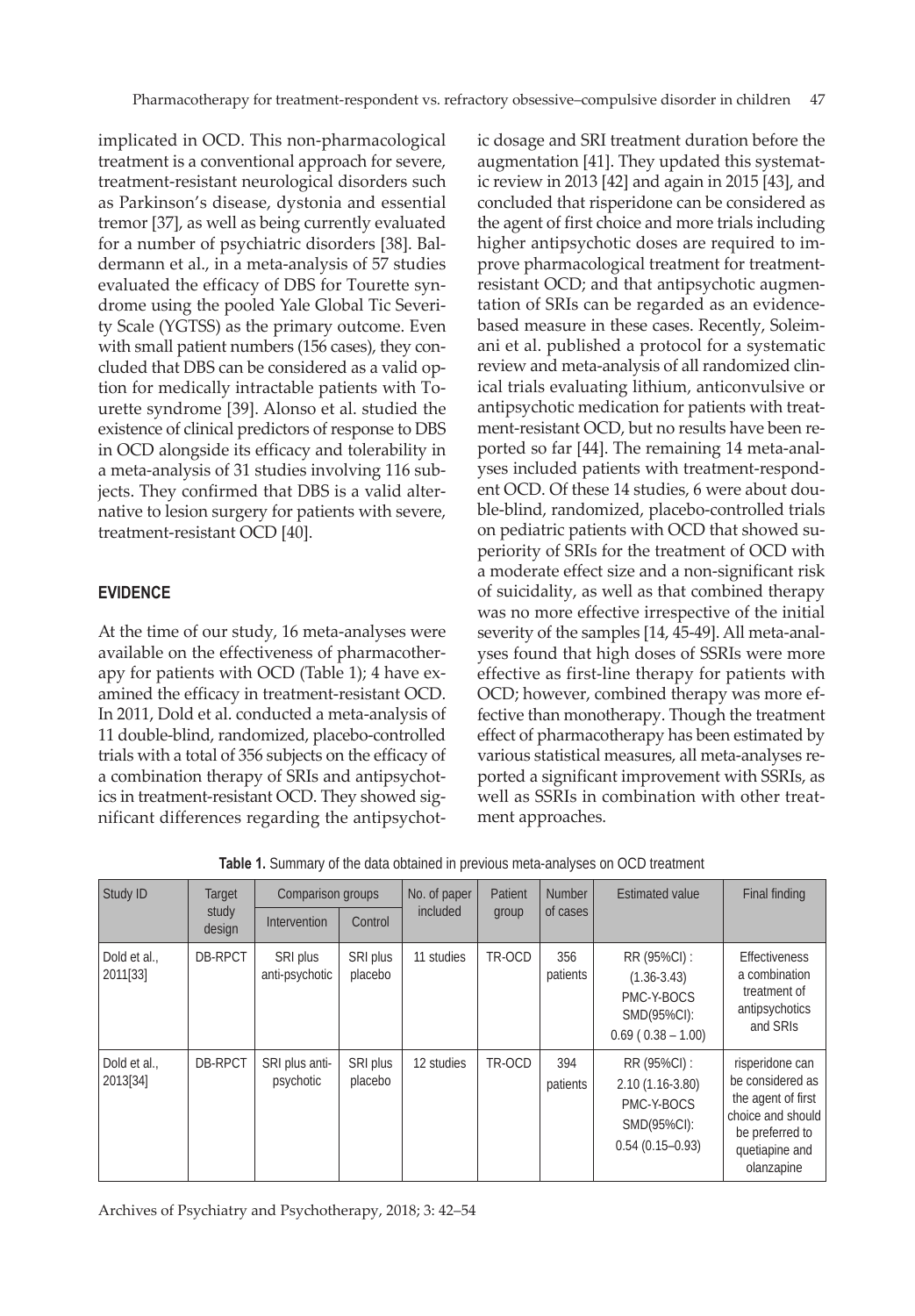| Sánchez-Meca<br>et al., 2014[35]   | DB-RPCT | PT<br>CBT<br><b>CMB</b>       | Placebo<br>wait-list<br>relaxation<br>training | 18 studies | P-OCD   | 1223<br>patients  | d+ (95%CI)<br>PT: 0.74 (0.36-1.13)<br>CBT: 1.74 (1.33-2.14)<br>CMB: 1.71 (1.0 - 2.42)             | Clomipramine<br>was more<br>efficacious than<br>SSRIs, but its<br>adverse effects<br>were more<br>severe.                                                                                      |
|------------------------------------|---------|-------------------------------|------------------------------------------------|------------|---------|-------------------|---------------------------------------------------------------------------------------------------|------------------------------------------------------------------------------------------------------------------------------------------------------------------------------------------------|
| Romanelli et<br>al., 2014[36]      | HTH-RCT | PT<br>CBT<br><b>CMB</b>       | Placebo                                        | 13 studies | C-A-OCD | 959<br>patients   | PMC-Y-BOCS<br>PT, SMD(95%CI):<br>$0.22$ (-0.02 - 0.47)<br>CBT, SMD(95%CI):<br>$0.37(0.10 - 0.64)$ | BT is more<br>effective than<br>SRIs, overall,<br>but not selective<br>SRIs.<br>The combination<br>of behavioral<br>therapy plus<br>an SRI is more<br>effective than<br>an SRI alone.          |
| Ducasse et al.,<br>2014 [37]       | DB-RPCT | SRI plus<br>anti-psychotic    | SRI plus<br>placebo                            | 13 studies | OCD     | 431<br>patients   |                                                                                                   | risperidone<br>proved its<br>effectiveness;<br>aripiprazole,<br>haloperidol,<br>and amisulpride<br>showed good<br>preliminary data                                                             |
| Skarphedinsson<br>et al., 2015[38] | DB-RPCT | SI-CBT                        | Placebo                                        | 13 studies | P-OCD   | 757<br>patients   | PMC-Y-BOCS<br>SMD(95%CI):<br>$-0.2$ ( $-2.32 - 1.9$ )                                             | The effects<br>of SI-CBT<br>and active<br>treatments were<br>not significantly<br>different                                                                                                    |
| Strawn et al.,<br>2015[39]         | DB-RPCT | <b>SSRIS</b><br><b>SSNRIS</b> | Placebo                                        | 9 studies  | P-OCD   | 1,673<br>patients | d+ (95%CI)<br>$0.64$ (0.34 - 0.96)                                                                | Superiority to<br>placebo for the<br>treatment of<br>pediatric anxiety<br>disorders with<br>a moderate effect<br>size and a non-<br>significant risk of<br>suicidality                         |
| Ivarsson et al.,<br>2015[40]       | DB-RPCT | <b>SSRIS</b>                  | Placebo<br>CBT                                 | 14 studies | C-A-OCD | 1136<br>patients  | PMC-Y-BOCS<br>SMD(95%CI):<br>$-3.5$ $(-4.6 - -2.3)$                                               | CBT has the<br>superior efficacy.<br>CMB versus<br>CBT shows that<br><b>SRI</b> treatment<br>adds little to<br>concomitant<br>CBT, while CMB<br>shows favorable<br>outcome versus<br>SRI alone |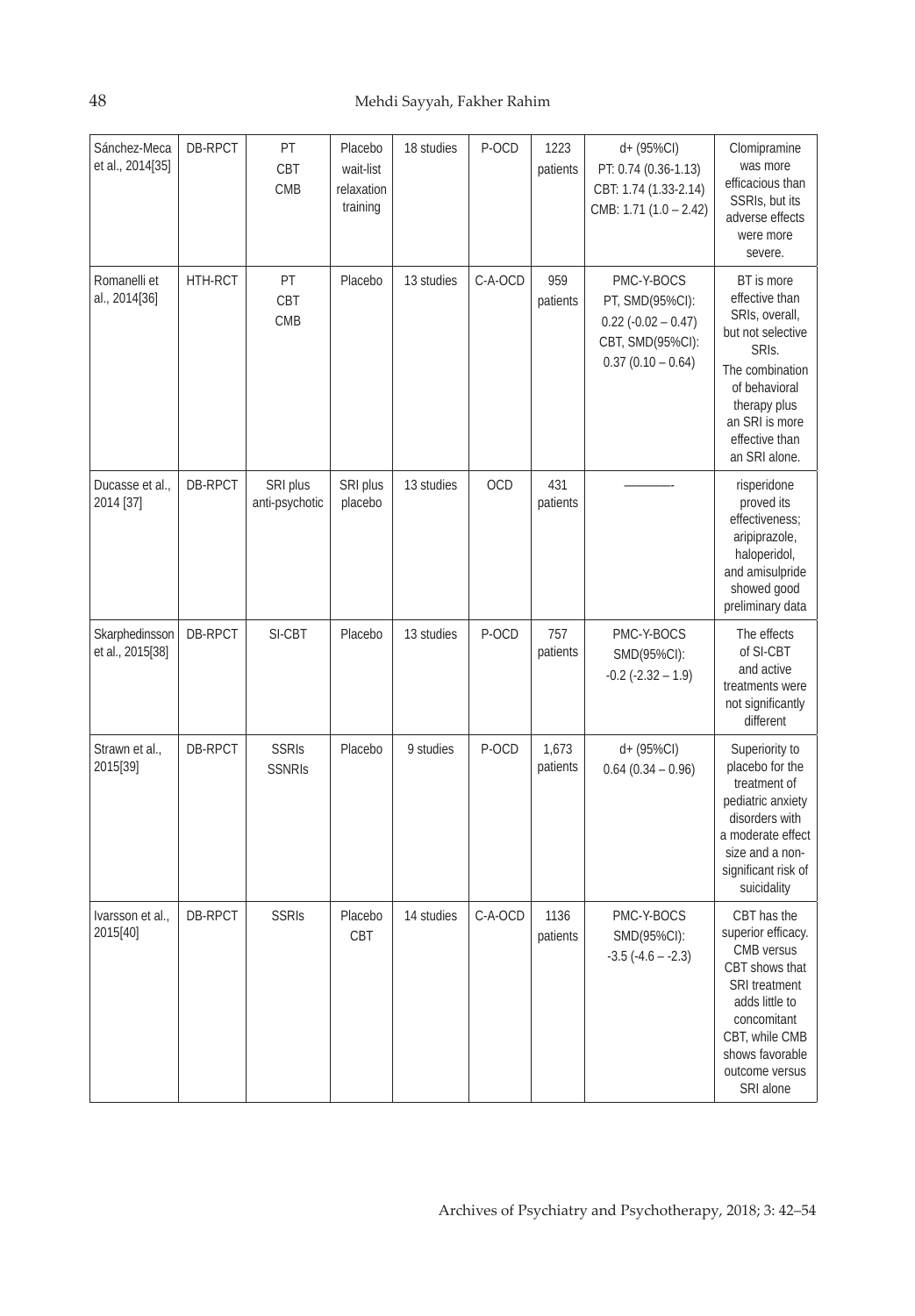Pharmacotherapy for treatment-respondent vs. refractory obsessive–compulsive disorder in children 49

| Dold et al.,<br>2015[41]       | DB-RPCT | SRI plus anti-<br>psychotic | SRI plus<br>placebo | 14 studies | TR-OCD | 491<br>patients  | Hg; SMD(95%CI):<br>$-0.64$ $(-4.6 - -2.3)$<br>MH; RR (95%CI) :<br>1.98 (1.34-2.92)            | Antipsychotic<br>augmentation<br>of SRIs can be<br>regarded as an<br>evidence-based<br>measure in TR-<br>OCD                                                                                                                                                                                                          |
|--------------------------------|---------|-----------------------------|---------------------|------------|--------|------------------|-----------------------------------------------------------------------------------------------|-----------------------------------------------------------------------------------------------------------------------------------------------------------------------------------------------------------------------------------------------------------------------------------------------------------------------|
| McGuire et al.,<br>2015[42]    | DB-RPCT | PT<br>CBT<br>CMB            | Placebo             | 20 studies | P-OCD  | 1296<br>patients | PT, RR(95%CI):<br>$0.50 0.37 - 0.63$<br>CBT, RR(95%CI):<br>$1.21 (0.83 - 0.1.59)$             | The treatment<br>effects for CBT<br>and SRIs across<br>three important<br>outcome metrics,<br>and provide<br>evidence for<br>moderators of<br>CBT across trials.                                                                                                                                                      |
| Brakoulias et<br>al., 2015[43] | ALL*    | PT                          |                     | 7 studies  | OCD    | 92<br>patients   | ER (95%CI):<br>$0.58(0.37 - 0.76)$                                                            | study encourages<br>us to consider<br>the use of SRIs<br>in patients with<br>hoarding disorder                                                                                                                                                                                                                        |
| Issari et al.,<br>2016[44]     | DB-RPCT | PT                          | Placebo             | 17 studies | OCD    | 3276<br>patients | SMD (95%CI):<br>$-0.91$ $(-0.54 - 1.28)$                                                      | the greatest<br>incremental<br>treatment gains<br>in OCD are seen<br>early on in SSRI<br>treatment                                                                                                                                                                                                                    |
| Skapinakis et<br>al., 2016[45] | DB-RPCT | PT<br>CBT<br><b>CMB</b>     | Placebo             | 86 studies | OCD    | 1083<br>patients | SMD (95%CI):<br>$-3.49(-5.12 - -1.81)$                                                        | In adults,<br>psychological<br>interventions,<br>clomipramine,<br>SSRIs or<br>combinations<br>of these are all<br>effective, whereas<br>in children and<br>adolescents,<br>psychological<br>interventions,<br>either as<br>monotherapy or<br>combined with<br>specific SSRIs,<br>were more likely<br>to be effective. |
| Öst et al.,<br>2016[46]        | DB-RPCT | PT<br>CBT<br>CMB            | Placebo             | 42 studies | P-OCD  | 1991<br>patients | g-value(95%Cl)<br>PT: 0.48 (0.26-0.70)<br>CBT: 0.53 (0.25-0.80)<br>CMB: 0.80 (0.48 -<br>1.11) | CMB was not<br>more effective<br>than CBT alone<br>irrespective of<br>initial severity of<br>the samples.<br>RCTs have<br>a number of<br>methodological<br>problems                                                                                                                                                   |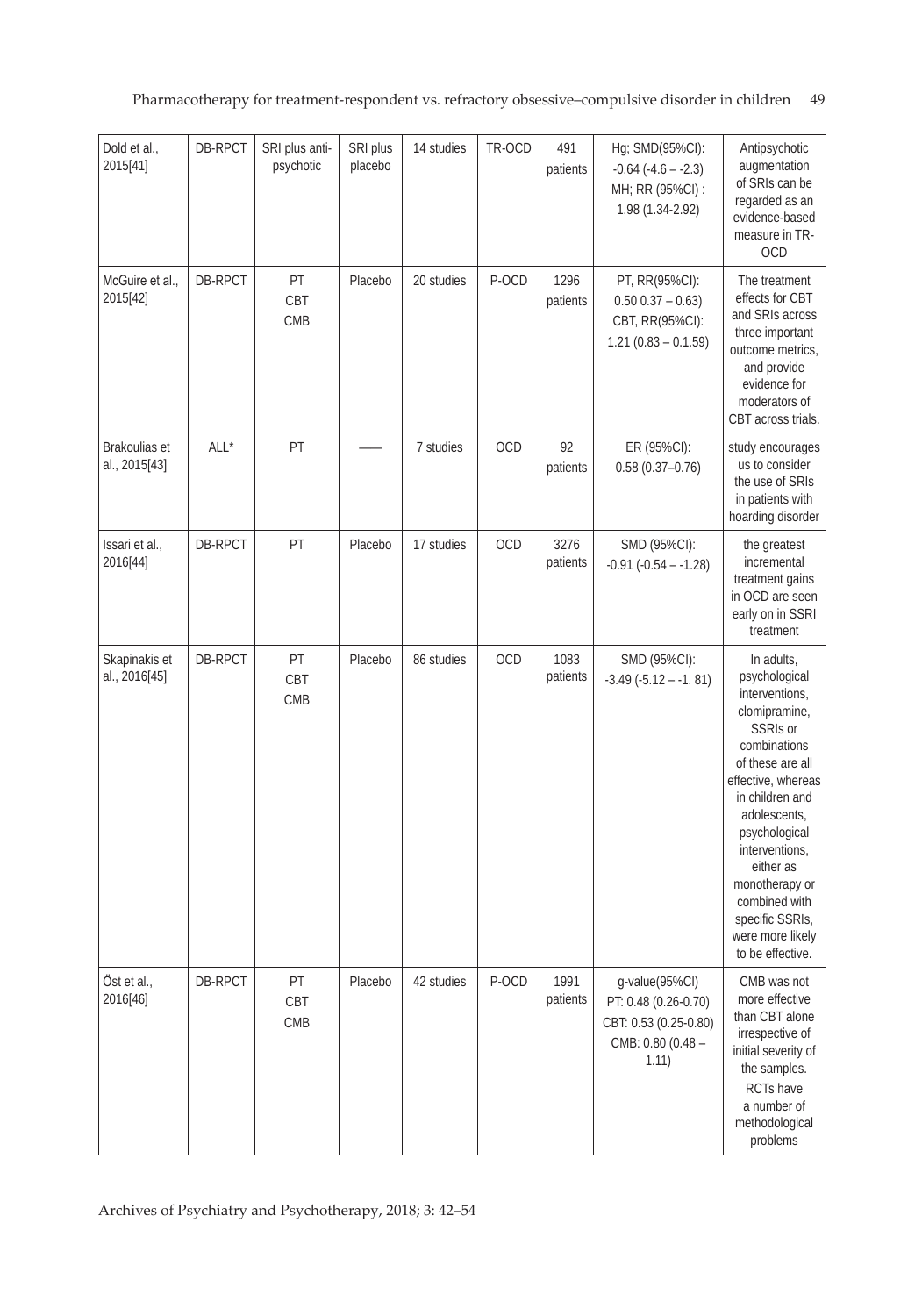| Varigonda et<br>al., 2016[47] | DB-RPCT | PT | Placebo | 9 studies | P-OCD   | 801<br>patients | SMD(95%CI):<br>$2.25(1.79 - 2.72)$                                      | greatest<br>incremental<br>treatment gains<br>in pediatric OCD<br>occur early in<br><b>SSRI</b> treatment |
|-------------------------------|---------|----|---------|-----------|---------|-----------------|-------------------------------------------------------------------------|-----------------------------------------------------------------------------------------------------------|
| Locher et al.,<br>2017[48]    | DB-RPCT | PT | Placebo | 8 studies | C-A-OCD | 807<br>patients | RR (95%CI) :<br>3.59 (1.89-6.84)<br>g-value(95%CI)<br>$0.39(0.25-0.54)$ | <b>SSRIs and SNRIS</b><br>are more effective<br>than placebo                                              |
| Soleimani et<br>al., 2017[49] | DB-RPCT | PT | Placebo |           | TR-OCD  |                 |                                                                         | Only is a protocol                                                                                        |

Selective serotonin reuptake inhibitors (SSRIs); Selective serotonin-norepinephrine reuptake inhibitors (SSNRIs); Treatment-resistant obsessivecompulsive disorder (TR-OCD)**;** Relative risk (RR)**;** Double-blind, randomized, placebo-controlled trials (DB-RPCT); pooled mean change in the Yale-Brown obsessive compulsive scale (PMC-Y-BOCS)**;** Pharmacological therapy (PT); Combined therapy (CMB); Pediatric-OCD (P-OCD)**:** d+, mean effect size**;** head-to-head-RCTs (HTH-RCT); Children-Adult-OCD (C-A-OCD)**;**  standard individual cognitive behavior therapy (SI-CBT)**;** Hedges's g (Hg)**;** Mantel-Haenszel risk ratios (MH)**; \*,** randomized controlled trial (RCT), open-label trial (OLT) or case series (CS); ER, Event Rate showing responded to pharmacotherapy; SMD, weighted mean difference on the Y-BOCS of SSRI treatment compared to placebo

[50-54]. The most recent clinical practice guidelines on the pharmacotherapy of patients with OCD have been published by the British Association for Psychopharmacology. These guidelines address various features of facility provision, pharmacological methods for individuals with OCD from different age groups. While the evidence base is quickly growing, a number of major gaps and forthcoming revisions of these guidelines will integrate new scientific evidence as it develops. These guideline offer a number of recommendations to address these gaps in evidence-based practice. Moreover, as well as introducing new pharmacotherapies for individuals with OCD, the influence of many psychiatric and medical comorbidities, such as substance use, anxiety, metabolic disorders, and finally, an overview of issues related to safety and monitoring, will be addressed by these guidelines.

# **PUBLISHED GUIDELINES**

To date, only five guidelines for the management of OCD have been published (Table 2)

| Study ID                    | Organization                                         | Basis of the guideline                                                                         | Recommendation                                                                                                                                                                                                                                                                                                                                                                                                                                                                               |
|-----------------------------|------------------------------------------------------|------------------------------------------------------------------------------------------------|----------------------------------------------------------------------------------------------------------------------------------------------------------------------------------------------------------------------------------------------------------------------------------------------------------------------------------------------------------------------------------------------------------------------------------------------------------------------------------------------|
| Baldwin et al.,<br>2014[53] | <b>British Association for</b><br>Psychopharmacology | based on available evidence, were<br>constructed after extensive feedback<br>from participants | Despite the availability of many evidence-based<br>pharmacological and psychological treatments,<br>a substantial proportion of patients will not<br>respond fully to initial treatments, provided in<br>primary medical care.<br>The criteria for referral to secondary care<br>mental health services should be sufficiently<br>flexible to ensure that patients with disabling<br>and treatment-resistant anxiety disorders<br>can have equitable access to mental health<br>specialists. |

**Table 2.** Published guidelines on treatment strategies in OCD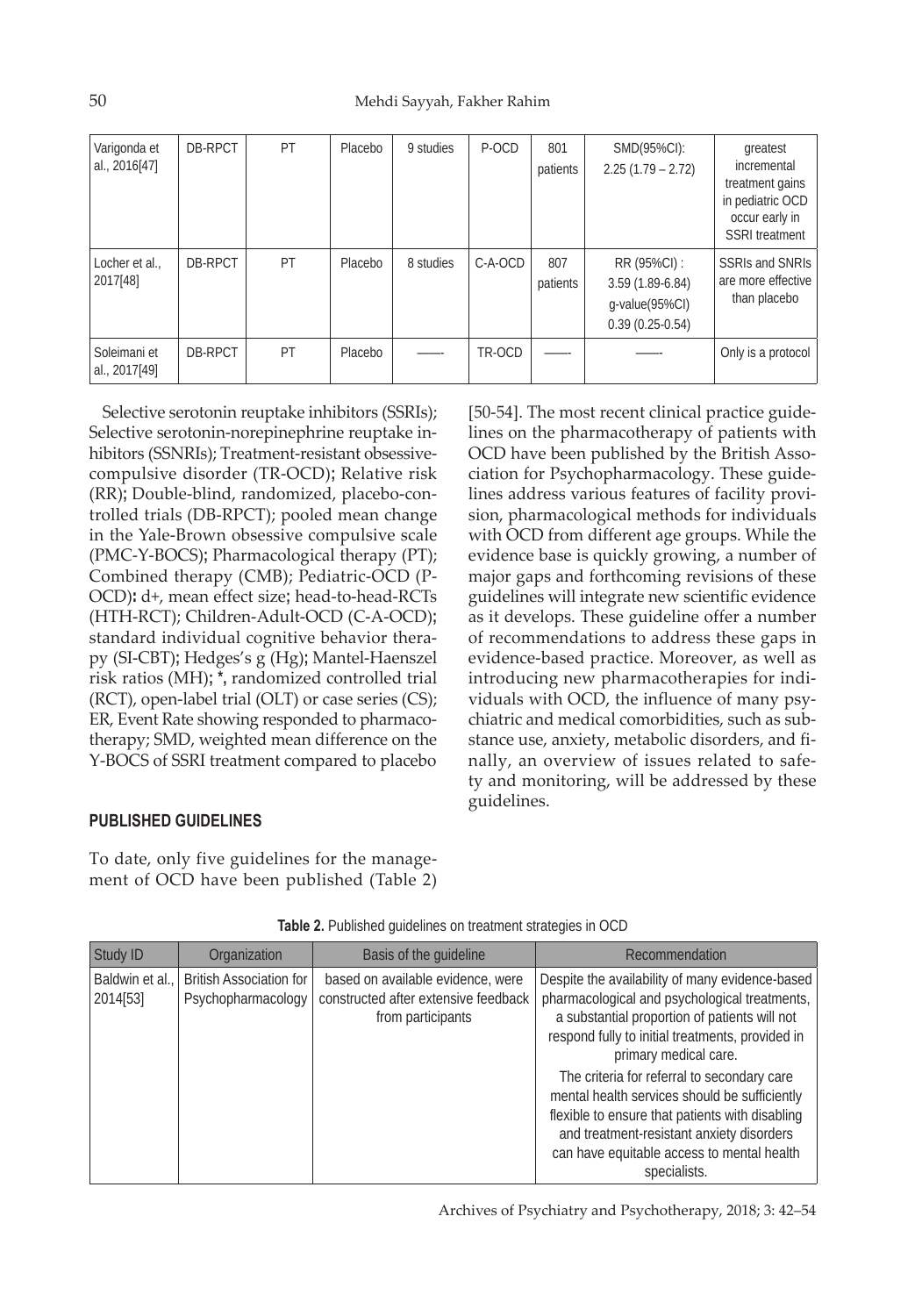Pharmacotherapy for treatment-respondent vs. refractory obsessive–compulsive disorder in children 51

| Katzman et<br>al., 2014[54]           | <b>Anxiety Disorders</b><br>Association of<br>Canada                               | Developed by Canadian experts in<br>anxiety and related disorders through<br>a consensus process.                                                                                                                                            | Optimal management requires a good<br>understanding of the efficacy and side effect<br>profiles of pharmacological and psychological<br>treatments.<br>Many factors should be considered when<br>treating patients with an anxiety/related<br>disorder and comorbid chronic pain,<br>cardiovascular disease, diabetes and metabolic<br>syndrome |
|---------------------------------------|------------------------------------------------------------------------------------|----------------------------------------------------------------------------------------------------------------------------------------------------------------------------------------------------------------------------------------------|-------------------------------------------------------------------------------------------------------------------------------------------------------------------------------------------------------------------------------------------------------------------------------------------------------------------------------------------------|
| <b>Bandelow</b><br>et al.<br>2008[55] | World Federation of<br>Societies of<br>Biological<br>Psychiatry                    | A consensus panel of 30 international<br>experts, are now based on 510<br>published randomized, placebo - or<br>comparator-controlled clinical studies<br>(RCTs) and 130 open studies and<br>case reports.                                   | In treatment-resistant cases, benzodiazepines<br>may be used when the patient does not<br>have a history of substance abuse disorders.<br>Potential treatment options for patients<br>unresponsive to standard treatments are<br>described in this overview.                                                                                    |
| Koran et al.<br>2007[56]              | American Psychiatric<br>Association                                                | This practice guideline was<br>developed under the auspices of<br>the Steering Committee on Practice<br>Guidelines.                                                                                                                          | To make the advances in treatments for OCD<br>available to more individuals with the disorder,<br>health services research on OCD and its<br>treatment is needed.                                                                                                                                                                               |
| NICE,<br>2005[57]                     | NICE/Royal College<br>of Psychiatrists/<br><b>British Psychological</b><br>Society | The guideline recommendations<br>have been developed by<br>a multidisciplinary team of healthcare<br>professionals, people with OCD,<br>carer and guideline methodologists<br>after careful consideration of the best<br>available evidence. | Assist clinicians, people with these disorders<br>and their carers by identifying the merits of<br>particular treatment approaches where the<br>evidence from research and clinical experience<br>exists.                                                                                                                                       |

# **PHARMACOLOGICAL THERAPY OF TREATMENT-RESISTANT OCD**

Although CBT is considered first-line treatment for patients with OCD, pharmacological therapy is often used when poor response, greater severity, or difficulty with taking part in CBT is present. Medical experts dealing with treatment-resistant with OCD should take into account all phenomenological risk factors [55], which could lead to different interpretations and treatment choices, and be responsible poor response to conventional treatment (Figure 3). These phenomenological aspects of OCD are considered risk factors for poor response to treatment and can be divided into two categories, intrinsic and extrinsic aspects. Intrinsic aspects related to OCD that may lead to poor response to conventional treatment are listed in Figure 2. Some evidence shows that OCD patients with early onset OCD have a poor prognosis, and consequently poor response to conventional treatments [56, 57].

The alternative treatment approaches (nonconventional pharmacological approaches) to treatment-resistant OCD include greater doses of standard drugs used in conventional therapy considered with caution, intravenous monotherapy with clomipramine and citalopram, combined/augmented pharmacotherapy, and other biological interventions, such as fatty acids.

# **LIMITATIONS**

Numerous clinical and methodological limitations possibly restraining the findings of meta-analyses, including no examination of some available drugs in double-blind studies; consequently, the efficacy of such drugs in treatmentresistant OCD patient remains unknown. A further limitation arises from the differences in the included meta-analyses in terms of their samples, therapeutic modalities, trials' duration, comorbidities, and the administered pharmacologic agents' doses.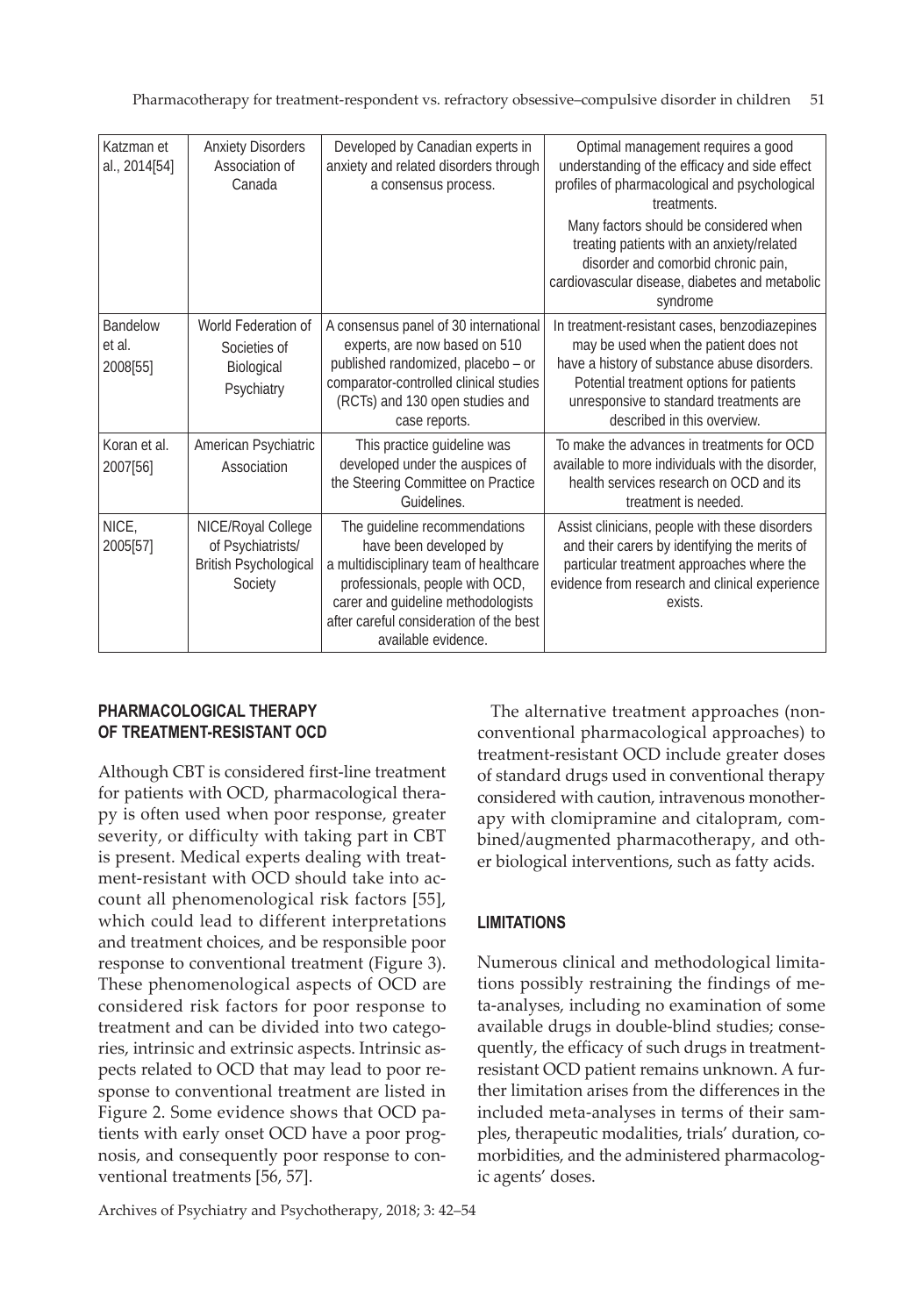#### 52 Mehdi Sayyah, Fakher Rahim



**Fig. 3** Intrinsic and extrinsic phenomenological risk factor for poor response to conventional treatment of OCD.

### **CONCLUSIONS**

SSRIs have been largely studied in both pediatric and adolescent patients with OCD reporting widely positive results. Based on the results of meta-analyses and practical guidelines for treatment-resistant OCD patients, SSRIs combined with antipsychotic drugs could be considered as evidence-based treatment choice in treatment-resistant OCD. Moreover, we are presently aware of a meta-analysis of head-to-head trials that directly compare antipsychotic and SSRI drugs in treatment-resistant OCD. Despite the aforementioned limitations, the methodological quality of the included meta-analyses was acceptable, and we could confirm that combination/augmentation of SSRIs significantly improved symptoms in treatment-resistant OCD patients compared with monotherapy. From a clinical perspective, antipsychotics combination/augmentation of SSRIs should be particularly beneficial if there are comorbidities such as psychosis.

#### **REFERENCES**

1. Chanques G, Ely EW, Garnier O, Perrigault F, Eloi A, Carr J, et al. The 2014 updated version of the Confusion Assessment Method for the Intensive Care Unit compared to the 5th version of the Diagnostic and Statistical Manual of Mental Disorders and other current methods used by intensivists. Ann Intensive Care. 2018; 8: 33.

- 2. Boileau B. A review of obsessive-compulsive disorder in children and adolescents. Dialogues Clin Neurosci. 2011; 13: 401-411.
- 3. Goodwin GM. The overlap between anxiety, depression, and obsessive-compulsive disorder. Dialogues Clin Neurosci. 2015; 17: 249-260.
- 4. Cognitive-behavior therapy, sertraline, and their combination for children and adolescents with obsessive-compulsive disorder: the Pediatric OCD Treatment Study (POTS) randomized controlled trial. JAMA. 2004; 292: 1969-1976.
- 5. Practice parameter for the assessment and treatment of children and adolescents with obsessive-compulsive disorder. J Am Acad Child Adolesc Psychiatry. 2012; 51: 98-113.
- 6. Jenike MA, Rauch SL. Managing the patient with treatmentresistant obsessive compulsive disorder: current strategies. J Clin Psychiatry. 1994; 55 (Supp. l): 11-17.
- 7. Paris J. Why psychiatrists are reluctant to diagnose: borderline personality disorder. Psychiatry. 2007; 4: 35-39.
- 8. Saraf G, Paul I, Viswanath B, Narayanaswamy JC, Math SB, Reddy YC. Bipolar disorder comorbidity in patients with a primary diagnosis of OCD. Int J Psychiatry Clin Pract. 2017; 21: 70-74.
- 9. FREE PAPERS (ORAL). Ind J Psychiatry. 2014; 56 (Suppl. 1): S19-S62.
- 10. Rustad JK, Stern TA, Hebert KA, Musselman DL. Diagnosis and treatment of depression in patients with congestive heart failure: A review of the literature. Primary Care Companion CNS Disord. 2013; 15: PCC.13r01511.
- 11. Walitza S, Melfsen S, Jans T, Zellmann H, Wewetzer C, Warnke A. Obsessive-compulsive disorder in children and adolescents. Deutsches Ärzteblatt International. 2011; 108: 173-179.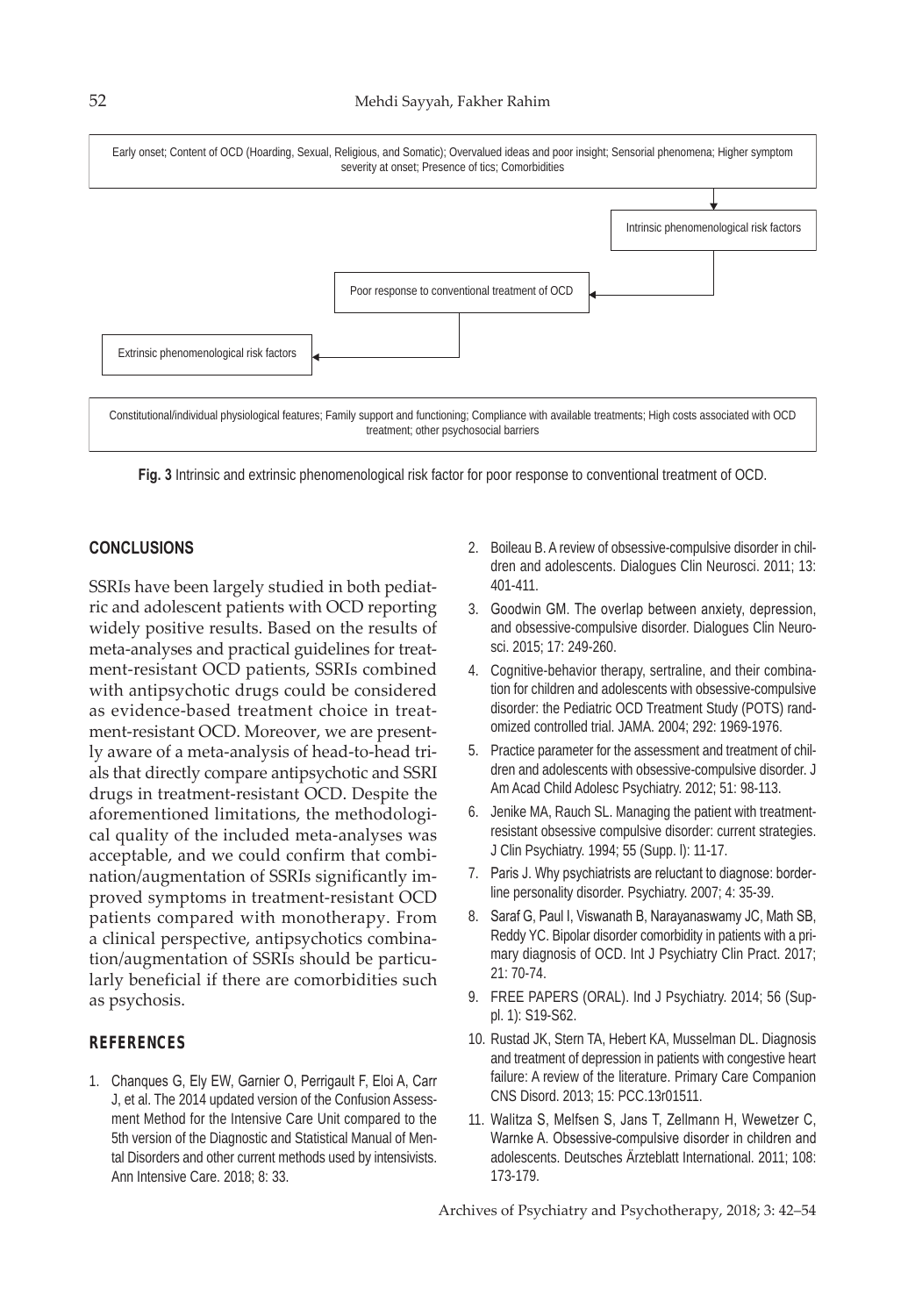Pharmacotherapy for treatment-respondent vs. refractory obsessive–compulsive disorder in children 53

- 12. Kalra SK, Swedo SE. Children with obsessive-compulsive disorder: are they just 'little adults'? J Clin Investigation. 2009; 119: 737-746.
- 13. Mathis MA, Alvarenga P, Funaro G, Torresan RC, Moraes I, Torres AR. Gender differences in obsessive-compulsive disorder: a literature review. Rev Bras Psiquiatr. 2011; 33: 390-399.
- 14. Varigonda AL, Jakubovski E, Bloch MH. Systematic review and meta-analysis: early treatment responses of selective serotonin reuptake inhibitors and clomipramine in pediatric obsessive-compulsive disorder. J Am Acad Child Adolesc Psychiatry. 2016; 55: 851-859.
- 15. de Haan E, van Oppen P, van Balkom AJ, Spinhoven P, Hoogduin KA, Van Dyck R. Prediction of outcome and early vs. late improvement in OCD patients treated with cognitive behaviour therapy and pharmacotherapy. Acta Psychiatr Scand. 1997; 96: 354-361.
- 16. Rasmussen SA, Eisen JL. Treatment strategies for chronic and refractory obsessive-compulsive disorder. J Clin Psychiatry. 1997; 58 (Suppl.) 13: 9-13.
- 17. Goodman WK, Price LH, Delgado PL, Palumbo J, Krystal JH, Nagy LM. Specificity of serotonin reuptake inhibitors in the treatment of obsessive-compulsive disorder. Comparison of fluvoxamine and desipramine. Arch Gen Psychiatry. 1990; 47: 577-585.
- 18. Simpson HB, Huppert JD, Petkova E, Foa EB, Liebowitz MR. Response versus remission in obsessive-compulsive disorder. J Clin Psychiatry. 2006; 67: 269-276.
- 19. Mavissakalian M, Turner SM, Michelson L, Jacob R. Tricyclic antidepressants in obsessive-compulsive disorder: antiobsessional or antidepressant agents? II. Am J Psychiatry. 1985; 142: 572-576.
- 20. Tolin DF, Abramowitz JS, Diefenbach GJ. Defining response in clinical trials for obsessive-compulsive disorder: a signal detection analysis of the Yale-Brown obsessive compulsive scale. J Clin Psychiatry. 2005; 66: 1549-1557.
- 21. Albert U, Bergesio C, Pessina E, Maina G, Bogetto F. Management of treatment resistant obsessive-compulsive disorder. Algorithms for pharmacotherapy. Panminerva Med. 2002; 44: 83-91.
- 22. Mishra B, Sahoo S, Mishra B. Management of treatment-resistant obsessive-compulsive disorder: An update on therapeutic strategies. Ann Ind Acad Neurol. 2007; 10: 145-153.
- 23. Bloch MH, Landeros-Weisenberger A, Kelmendi B, Coric V, Bracken MB, Leckman JF. A systematic review: antipsychotic augmentation with treatment refractory obsessive-compulsive disorder. Mol Psychiatry. 2006; 11: 622-632.
- 24. Koran LM, Aboujaoude E, Bullock KD, Franz B, Gamel N, Elliott M. Double-blind treatment with oral morphine in treatment-resistant obsessive-compulsive disorder. J Clin Psychiatry. 2005; 66: 353-359.
- 25. Keeley ML, Storch EA, Merlo LJ, Geffken GR. Clinical predictors of response to cognitive-behavioral therapy for ob-

Archives of Psychiatry and Psychotherapy, 2018; 3: 42–54

sessive-compulsive disorder. Clin Psychol Rev. 2008; 28: 118-130.

- 26. Pozza A, Mazzoni GP, Neri MT, Bisciglia R, Mela CL, Fernandez I, et al. Efficacy of EMDR plus CBT versus CBT alone for inpatients with resistant obsessive compulsive disorder. protocol for a randomized comparative outcome trial. Am J Appl Psychol. 2014; 2: 114-122.
- 27. Skapinakis P, Caldwell DM, Hollingworth W, Bryden P, Fineberg NA, Salkovskis P, et al. Pharmacological and psychotherapeutic interventions for management of obsessive-compulsive disorder in adults: a systematic review and network meta-analysis. Lancet Psychiatry. 2016; 3: 730-739.
- 28. Figueroa Y, Rosenberg DR, Birmaher B, Keshavan MS. Combination treatment with clomipramine and selective serotonin reuptake inhibitors for obsessive-compulsive disorder in children and adolescents. J Child Adolesc Psychopharmacol. 1998; 8: 61-67.
- 29. Tenneij NH, van Megen HJ, Denys DA, Westenberg HG. Behavior therapy augments response of patients with obsessive-compulsive disorder responding to drug treatment. J Clin Psychiatry. 2005; 66: 1169-1175.
- 30. Tarutani S, Kikuyama H, Tamura Y, Okayama T, Toyoda K, Kanazawa T, et al. Escitalopram and fluvoxamine combination therapy in a patient with treatment-resistant obsessivecompulsive disorder: a case report. Clin Neuropsychopharmacol Ther. 2016; 7: 36-40.
- 31. Ipser JC, Carey P, Dhansay Y, Fakier N, Seedat S, Stein DJ. Pharmacotherapy augmentation strategies in treatmentresistant anxiety disorders. Cochrane Database Syst Rev. 2006; 4: Cd005473.
- 32. Veivia AJ, Levin GM, Powell HS. Buspirone and sertraline in the treatment of a patient with refractory obsessive-compulsive disorder. J Pharmacy Technol. 1995; 11: 50-52.
- 33. Schirmbeck F, Rausch F, Englisch S, Eifler S, Esslinger C, Meyer-Lindenberg A, et al. Stable cognitive deficits in schizophrenia patients with comorbid obsessive-compulsive symptoms: a 12-month longitudinal study. Schizophr Bull. 2013; 39: 1261-1271.
- 34. Pallanti S, Quercioli L, Koran LM. Citalopram intravenous infusion in resistant obsessive-compulsive disorder: an open trial. J Clin Psychiatry. 2002; 63: 796-801.
- 35. Koran LM, Aboujaoude E, Ward H, Shapira NA, Sallee FR, Gamel N, et al. Pulse-loaded intravenous clomipramine in treatment-resistant obsessive-compulsive disorder. J Clin Psychopharmacol. 2006; 26: 79-83.
- 36. Karameh WK, Khani M. Intravenous clomipramine for treatment-resistant obsessive-compulsive disorder. Int J Neuropsychopharmacol. 2015; 19(2).
- 37. Leveque M, Carron R, Regis J. Radiosurgery for the treatment of psychiatric disorders: a review. World Neurosurg. 2013; 80: e31-39.